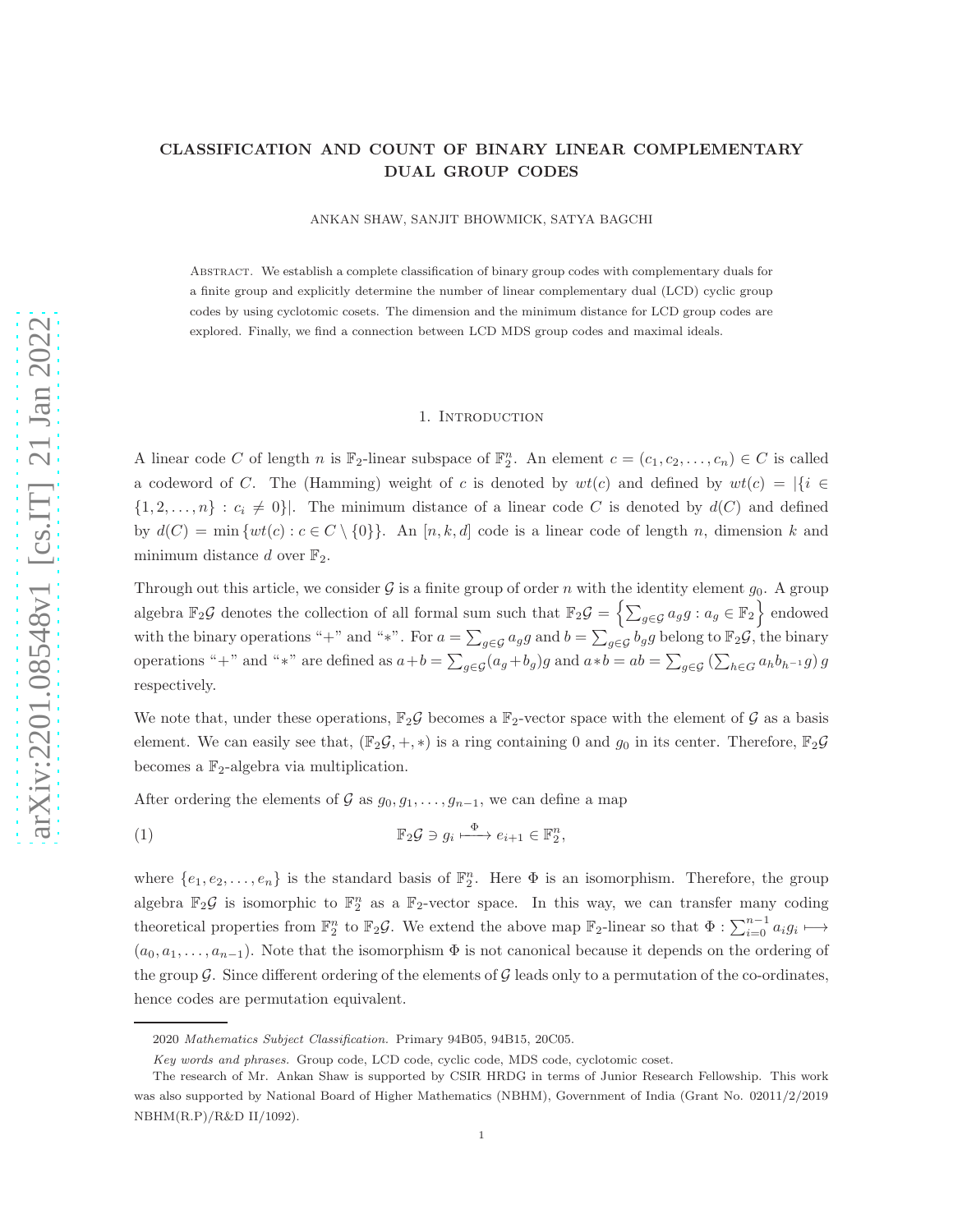From the above isomorphism, we can transfer the Hamming metric from  $\mathbb{F}_2^n$  to  $\mathbb{F}_2\mathcal{G}$ . Thus for  $a, b \in \mathbb{F}_2\mathcal{G}$ , we define  $wt(a) = wt(\Phi(a))$  and a standard inner product of a and b is as follows:

$$
\langle a, b \rangle := \langle \Phi(a), \Phi(b) \rangle = \sum a_g \cdot b_g \in \mathbb{F}_2.
$$

So this extends the classical duality to the group algebra context. Therefore, from a coding theoretical point of view, we consider linear codes either in  $\mathbb{F}_2\mathcal{G}$  or in  $\mathbb{F}_2^n$  without any difference.

A group code C is a right ideal in  $\mathbb{F}_2\mathcal{G}$ . If G is abelian (cyclic), then C is called abelian (cyclic) group code. The adjoint of  $a \in \mathbb{F}_2 \mathcal{G}$ , is defined as  $\hat{a} = \sum_{g \in \mathcal{G}} a_g g^{-1}$ . An element a is called self-adjoint if  $a = \hat{a}$ . A binary linear code [n, k, d] is said to be maximum distance separable (MDS) if  $n - k + 1 = d$ . For an element  $a = \sum_{i=0}^{n-1} a_i g_i$  in  $\mathbb{F}_2 \mathcal{G}$ ,  $a_i$ 's are the coefficients of a and  $g_i$ 's are the components of a for  $i \in [n] := \{1, 2, \ldots, n\}.$  In this article, we consider  $\mathcal{C} = e \mathbb{F}_2 \mathcal{G}$  as an LCD group code and component set of e as  $M$ . The 2-cyclotomic coset modulo n containing i is defined by

$$
C_i = \{i \cdot 2^j \pmod{n} : j = 0, 1, 2, \dots \}.
$$

Thus we can partition the group  $\mathbb{Z}_n$  into cyclotomic cosets  $C_i$ , where  $i \in \mathbb{N} \cup \{0\}$ .

A linear code C is called linear complementary dual (LCD) if  $C \cap C^{\perp} = \{0\}$ . In 1967, Berman [\[2\]](#page-9-0) proposed the concept of group codes and then studied abelian group codes and Reed-Muller codes using finite group representations. After a long time, in [\[8\]](#page-9-1), Cruz and Willems gave a relation between group codes and LCD codes. In [\[14\]](#page-9-2), it was shown that LCD codes provide an optimum linear coding solution for binary adder channel. In [\[17\]](#page-9-3), Yang and Massey have given a necessary and sufficient condition for a cyclic code to have a complementary dual. The LCD condition for a certain class of quasi-cyclic codes has been studied in [\[10\]](#page-9-4). In [\[5\]](#page-9-5), Dougherty gave a linear programming bound on the largest size of an LCD code of given length and minimum distance. In [\[13\]](#page-9-6), Li constructed some non-MDS cyclic Hermitian LCD codes over a finite field and analyzed their parameters. In [\[15\]](#page-9-7), a class of MDS negacyclic LCD codes of even length was given. Carlet and Guilley studied an application of LCD codes against side-channel attacks and presented particular constructions for LCD codes in [\[5\]](#page-9-5). In [\[1\]](#page-9-8), Beelen and Jin gave an explicit construction of several classes of LCD MDS codes over a finite field  $\mathbb{F}_q$  which were completely solved for even q in [\[11\]](#page-9-9). In [\[12\]](#page-9-10), authors explored two special families of cyclic codes, which are both BCH codes. In [\[7\]](#page-9-11), Chen and Liu proposed a different approach to obtain new LCD MDS codes from generalized Reed-Solomon codes. In [\[16\]](#page-9-12), authors proved the existence of optimal LCD codes over a large finite field, and they also gave methods to generate orthogonal matrices over a finite field and then use them to construct LCD codes. In [\[6\]](#page-9-13), Carlet studied several constructions of new Euclidean and Hermitian LCD MDS codes. There are few articles on group codes over finite fields. With a special criterion, the authors [\[3\]](#page-9-14) classified the Cauchy codes which are left group codes. In [\[4\]](#page-9-15) and [\[8\]](#page-9-1), the authors studied LCD group codes and provided a necessary and sufficient condition for an LCD group code and concluded with an open problem.

The rest of the paper is organized as follows. In Section [2,](#page-2-0) a characterization of binary LCD group codes is given. Binary LCD properties of group codes for abelian groups are discussed in Section [3.](#page-3-0) In Section [4,](#page-4-0) we count the number of LCD cyclic group codes. We have shown the dimension and the minimum distance of a group code in Section [5.](#page-6-0) A condition is investigated for MDS group codes in Section [6.](#page-8-0) Some suitable examples are given in Section [7.](#page-8-1) We conclude the paper in Section [8.](#page-9-16)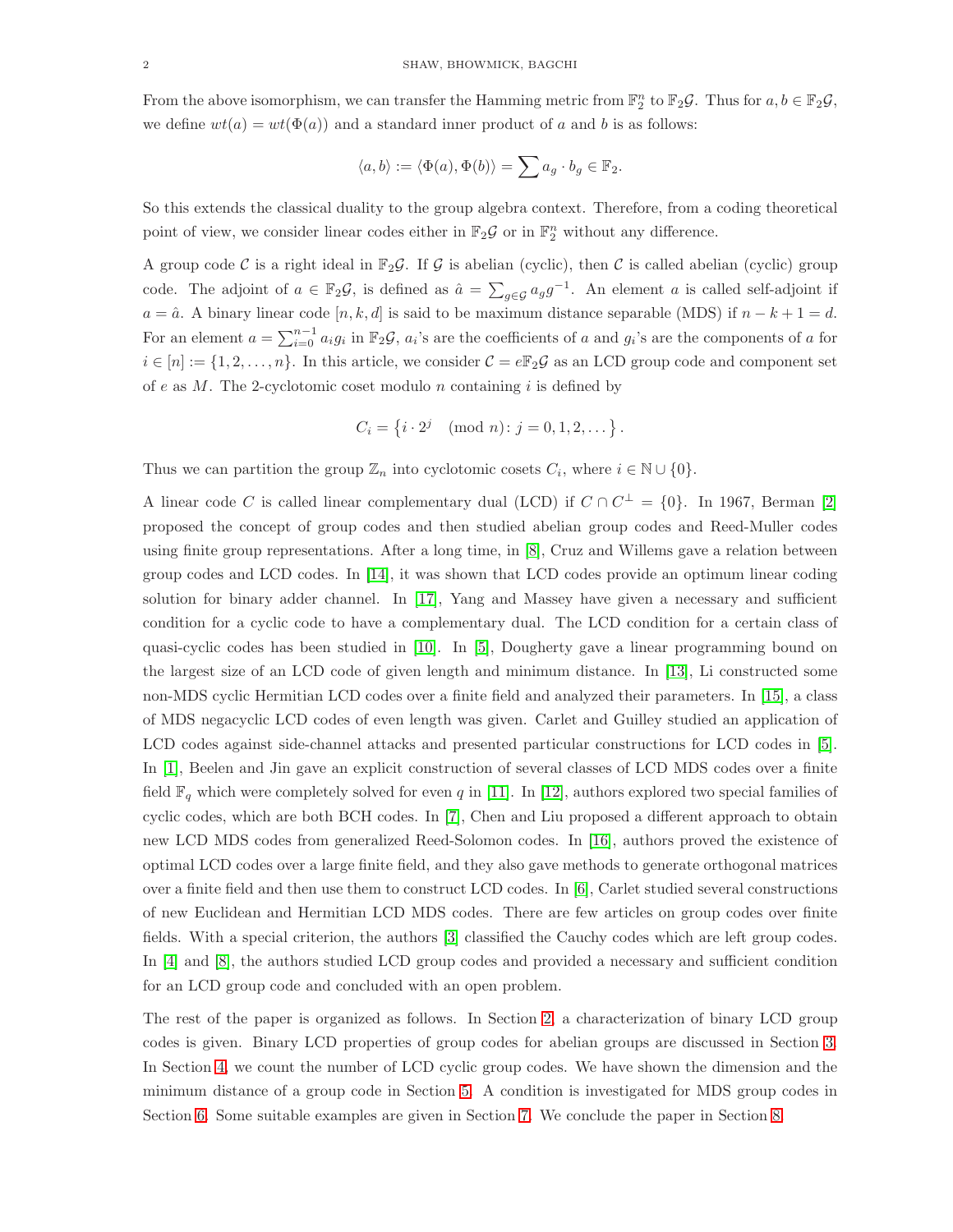<span id="page-2-0"></span>Throughout this section, we consider  $\mathcal G$  is any finite group. The main contribution of this section is that M does not contain 2 order element.

<span id="page-2-1"></span>**Lemma 2.1.** *A group code*  $C$  *is LCD if and only if*  $\Phi(C)$  *is LCD over*  $\mathbb{F}_2$ *.* 

*Proof.* From the definition of dot product of the group code, we get  $\Phi(\mathcal{C})^{\perp} = \Phi(\mathcal{C}^{\perp})$ . Then  $x \in \mathcal{C}$  $\Phi(\mathcal{C}) \cap \Phi(\mathcal{C})^{\perp}$  if and only if  $x \in \Phi(\mathcal{C} \cap \mathcal{C}^{\perp})$ . This completes the proof.

We get the following theorem due to Massey [\[14\]](#page-9-2).

<span id="page-2-2"></span>**Theorem 2.1.** Let G be a generator matrix of a code C over  $\mathbb{F}_2$ . Then C is LCD if and only if  $GG^T$ *is invertible.*

**Theorem 2.2.** Let C be a group code with a free basis  $B = \{b_1, b_2, \ldots, b_k\}$ . Then C is an LCD group *code if and only if* P *is invertible, where the matrix*

$$
P = \begin{bmatrix} \langle b_1, b_1 \rangle & \langle b_1, b_2 \rangle & \dots & \langle b_1, b_k \rangle \\ \langle b_2, b_1 \rangle & \langle b_2, b_2 \rangle & \dots & \langle b_2, b_k \rangle \\ \vdots & \vdots & \vdots & \vdots \\ \langle b_k, b_1 \rangle & \langle b_k, b_2 \rangle & \dots & \langle b_k, b_k \rangle \end{bmatrix}
$$

.

.

*Proof.* We consider the isomorphism  $\Phi : \mathbb{F}_2 \mathcal{G} \to \mathbb{F}_2^n$ . Then  $\Phi(\mathcal{C})$  is a linear code with a basis  $\Phi(B)$  =  $\{\Phi(b_1), \Phi(b_2), \ldots, \Phi(b_k)\}\$ . Then a generator matrix of the code  $\Phi(\mathcal{C})$  is

$$
G = \begin{bmatrix} \Phi(b_1) \\ \Phi(b_2) \\ \vdots \\ \Phi(b_k) \end{bmatrix}.
$$

Then

$$
GG^{T} = \begin{bmatrix} \langle \Phi(b_1), \Phi(b_1) \rangle & \langle \Phi(b_1), \Phi(b_2) \rangle & \cdots & \langle \Phi(b_1), \Phi(b_k) \rangle \\ \langle \Phi(b_2), \Phi(b_1) \rangle & \langle \Phi(b_2), \Phi(b_2) \rangle & \cdots & \langle \Phi(b_2), \Phi(b_k) \rangle \\ \vdots & \vdots & \vdots & \vdots \\ \langle \Phi(b_k), \Phi(b_1) \rangle & \langle \Phi(b_k), \Phi(b_2) \rangle & \cdots & \langle \Phi(b_k), \Phi(b_k) \rangle \end{bmatrix}
$$

Since  $\langle b_i, b_j \rangle = \langle \Phi(b_i), \Phi(b_j) \rangle$ , so  $P = GG^T$ . From Lemma [2.1,](#page-2-2)  $\Phi(\mathcal{C})$  is LCD. By the Theorem 2.1,  $\Phi(\mathcal{C})$ is LCD if and only if P is invertible. Hence C is an LCD group code if and only if P is invertible.  $\square$ 

We get the following theorem from De la Cruz and Willems.

<span id="page-2-3"></span>**Theorem 2.3.** [\[8,](#page-9-1) Theorem 3.1] *If* C *is a right ideal in*  $\mathbb{F}_2 \mathcal{G}$ *, then the following are equivalent:* 

*(1)* C *is an LCD group code,*

*(2)*  $C = e\mathbb{F}_2 \mathcal{G}$ *, where*  $e^2 = e = \hat{e}$ *.* 

From the Theorem [2.3,](#page-2-3) we see that  $\mathcal{C}^{\perp} = (1 - e) \mathbb{F}_2 \mathcal{G}$ .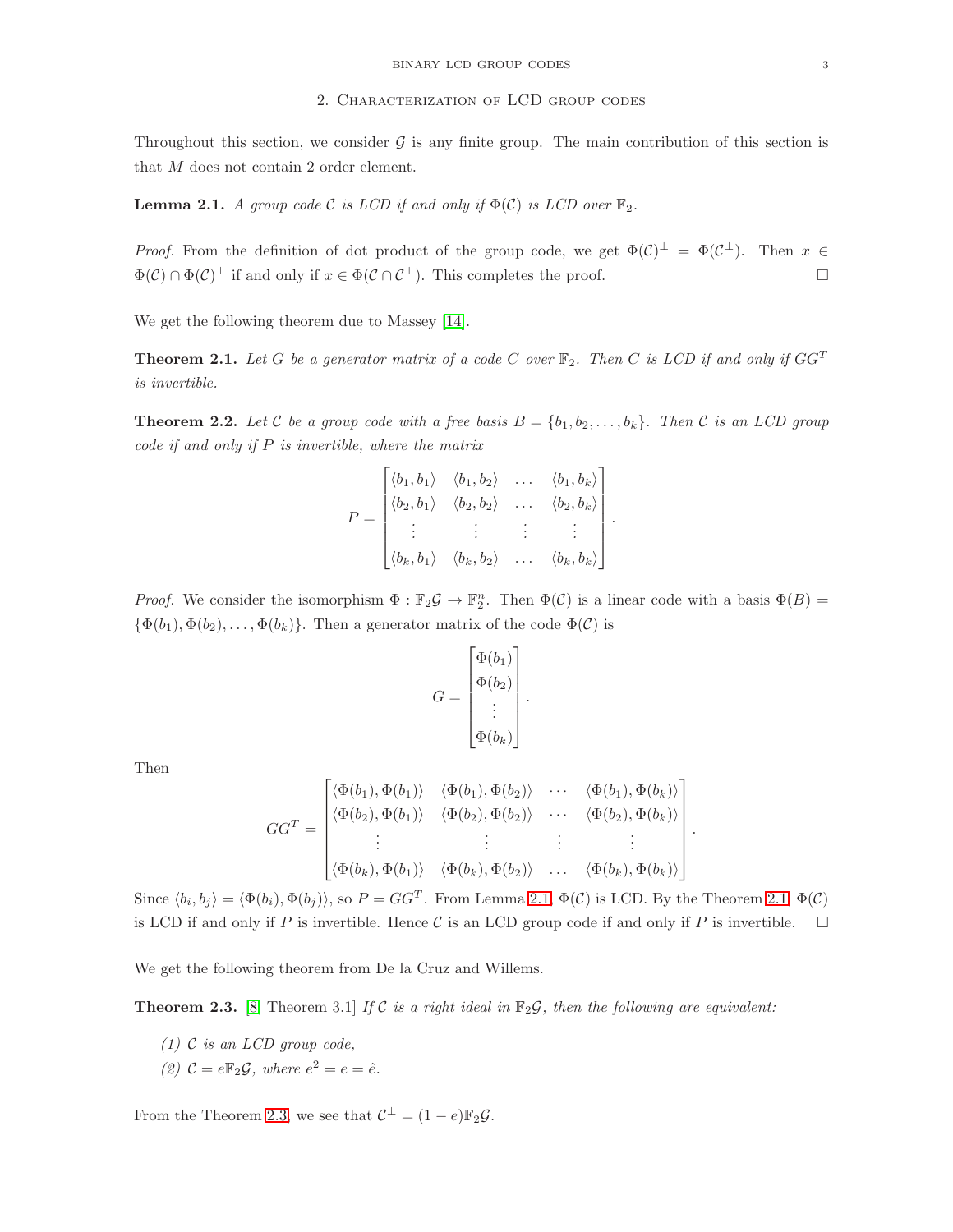<span id="page-3-1"></span>**Theorem 2.4.** Suppose  $C = e \mathbb{F}_2 \mathcal{G}$  is an LCD group code. Then the component set M of e does not *contain* 2 *order element.*

*Proof.* Let  $M = \{g_1, g_2, \ldots, g_l\}$  be the component set of e. Since C is an LCD group code, so  $e^2 = e = \hat{e}$ . Suppose that M contains an element of order 2. So there exists a non-identity element  $g_r \in M$  such that  $g_r^2 = g_0$ .

**Case I:** Suppose  $g_1^2 = g_r$  which implies  $g_1^4 = g_0$ . This shows that the order of  $g_1$  is 4. Since  $e = \hat{e}$ , so  $g_1, g_1^3 \in M$ . So, we have  $(g_1^3)^2 + (g_1^{-3})^2 = 0$ . This shows that  $g_1^2 \neq g_r$ .

**Case II:** Again, without loss of generality, suppose  $g_1g_2 = g_r$ . Since  $e = \hat{e}$ , so  $g_1^{-1}, g_2^{-1} \in M$ . Now  $(g_1g_2)^{-1} = g_r^{-1} = g_r$ . From above we get  $g_1g_2 + (g_1g_2)^{-1} = 0$ . This shows that  $g_1g_2 \neq g_r$ .

In both cases  $g_r \notin M$ . These arguments conclude that there does not have 2 order element in M.  $\square$ 

**Theorem 2.5.** Suppose M is a subgroup of G. If  $2 \nmid M$ , then  $C = e \mathbb{F}_2 G$  forms an LCD group code in  $\mathbb{F}_2 \mathcal{G}$ .

*Proof.* Since  $2 \nmid |M|$ , each element of M has an odd order. Suppose  $e = g_1 + g_2 + \cdots + g_l$ , so  $M = \{g_1, g_2, \ldots, g_l\}$ . Since M forms a subgroup so  $M = \widehat{M}$ , where  $\widehat{M} = \{g_1^{-1}, g_2^{-1}, \ldots, g_l^{-1}\}$ . Hence  $e = \hat{e}$ . Since  $2 \nmid |M|$  and M forms a subgroup, so  $e^2 = |M|(g_1 + g_2 + \cdots + g_l) = e$ . Therefore we get  $e = e^2 = \hat{e}$ . Hence  $C = e \mathbb{F}_2 \mathcal{G}$  forms an LCD group code.

**Theorem 2.6.** Suppose M is a subgroup of G. If  $C = e\mathbb{F}_2G$  forms an LCD group code in  $\mathbb{F}_2G$ , then  $2 \nmid |M|$ .

<span id="page-3-0"></span>*Proof.* The proof is followed from Cauchy's theorem and Theorem [2.4.](#page-3-1)

#### 3. LCD group codes for abelian groups

In this section, we consider  $G$  is an abelian group of order n.

**Theorem 3.1.** Let  $C = e\mathbb{F}_2\mathcal{G}$  be an LCD group code. Then M has no element of order  $2k$ ;  $k \in \mathbb{N}$ .

*Proof.* Since G is commutative, so  $M = M^2 = \hat{M}$ , where  $M^2$  contains only square elements of M. Let us consider there exists an element  $g \in M$  such that the order of g is 2k, for some  $k \in \mathbb{N}$ . Since  $M = M^2 = \widehat{M}$ , so  $g^2 = g$ , for some  $l \in \mathbb{N}$ . This shows that  $2k \mid 2l-1$ , which is impossible. Hence M has no element of order  $2k$ ;  $k \in \mathbb{N}$ .

Let C be a binary cyclic code of length  $2^a$ ,  $a \in \mathbb{N}$  with the monic generator polynomial  $g(x)$ . Then  $g(x) | (x^{2^{a}} - 1)$ . Since  $(x^{2^{a}} - 1) = (x - 1)^{2^{a}}$  in  $\mathbb{F}_{2}[x]$ , we get  $g(x) = (x - 1)^{i}$ ,  $0 \le i \le 2^{a}$ . Now consider a cyclic group  $\mathcal{G} = \langle q \rangle$ .

Now, we define a mapping

<span id="page-3-2"></span>(2) 
$$
\mathbb{F}_2 \mathcal{G} \ni g \xrightarrow{\Phi_1} x \in \mathbb{F}_2[x]/\langle x^{2^a} - 1 \rangle,
$$

which is a module isomorphism.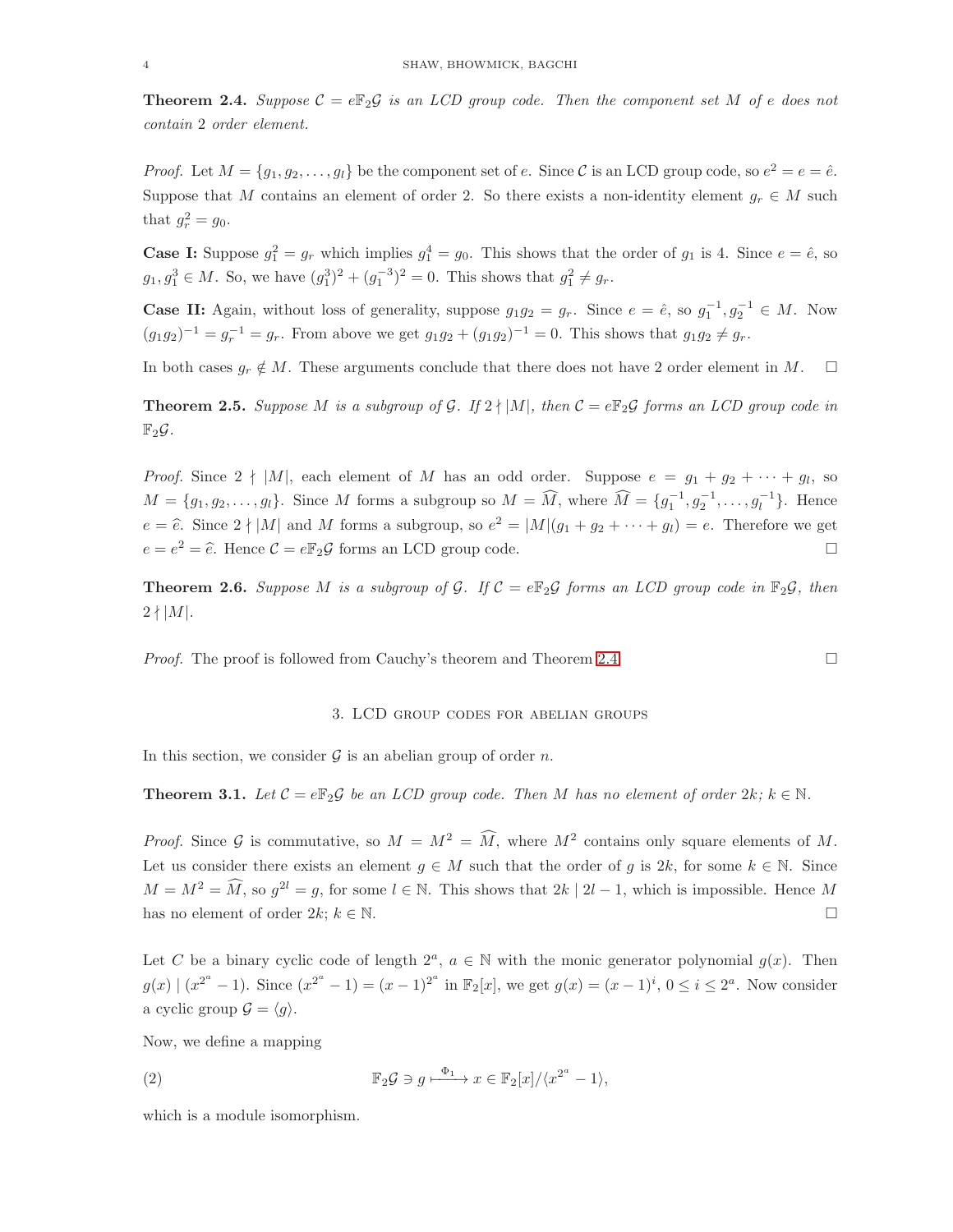Theorem 3.2. *Every subgroup of a cyclic group*  $G$  *of order*  $2^a$ *, there exists a bijective correspondence* between group code  $e \mathbb{F}_2 \mathcal{G}$  and a cyclic code of length  $2^a$  over  $\mathbb{F}_2$ .

*Proof.* Let  $e = g_0 + g^{2^i}$ . From Equation [\(2\)](#page-3-2), we get  $\Phi_1(e) = 1 + x^{2^i} = g(x)$ . Then  $e \mathbb{F}_2 \mathcal{G}$  forms a group code. Hence  $C = \langle g(x) \rangle$  is a linear code over  $\mathbb{F}_2$  of length  $2^a$  which correspondences to  $\mathcal{C} = e\mathbb{F}_2\mathcal{G}$  in  $\mathbb{F}_2\mathcal{G}.$ 

**Theorem 3.3.** For all  $a \in \mathbb{N}$ , there does not exist nontrivial cyclic LCD code over  $\mathbb{F}_2$  of length  $2^a$ .

*Proof.* Let C be a nontrivial cyclic LCD code over  $\mathbb{F}_2$  of length  $2^a$ . Then there exists a generator polynomial  $g(x)$  such that  $C = \langle g(x) \rangle$ ,  $g(x) | (x^{2^a} - 1)$ , and  $g(x) = (x - 1)^i$  for some  $i; 1 \le i \le 2^a - 1$ . From Equation [\(2\)](#page-3-2),  $\Phi_1^{-1}(g(x)) = g_0 + g^i$ . Since C is nontrivial so  $g^i \neq g_0$ . Then from Lemma [2.1,](#page-2-1)  $\mathcal{C} = e \mathbb{F}_2 \mathcal{G}$  is an LCD group code such that  $e = g_0 + g^i$ . Here  $\Phi_1(e) = g(x)$ . Since  $\mathcal{C}$  is LCD, so  $e^2 = e$ . Now  $e^2 = e$  implies that  $g^i = g_0$  which contradicts that  $g^i \neq g_0$ . This completes the proof.

### 4. Number of LCD cyclic group codes

<span id="page-4-0"></span>Throughout this section, let us suppose that g is a generator of a cyclic group  $\mathcal G$  of odd order n. We know that  $\mathcal{G} \cong \mathbb{Z}_n$ . There is no nontrivial self inverse element in  $\mathcal{G}$  as  $(2, n) = 1$ . So each non-identity element in G forms a distinct pair with its inverse. Suppose  $S = \{C_{r_1}, C_{r_2}, \ldots, C_{r_t}\}\$ is the complete set of distinct cyclotomic cosets of 2 modulo n. So  $|\mathcal{S}| = t$ . We make partitions of G into t parts such that  $\mathcal{G} = \bigcup^{t}$  $\bigcup_{i=1} P_{r_i}$ , where  $P_{r_i} = \{g^j : j \in C_{r_i}\}.$  Let  $\mathcal{C} = e \mathbb{F}_2 \mathcal{G}$  be an LCD group code and M be the component set of e.

<span id="page-4-1"></span>**Lemma 4.1.** *If*  $P_i \cap M \neq \emptyset$ , *then*  $P_i \subseteq M$ *.* 

*Proof.* Suppose  $h \in P_i \cap M$ . Then there exists  $l \in \mathbb{N} \cup \{0\}$  such that  $h = g^{i2^{l} \pmod{n}} \in M$ . Then by the definition of  $P_i$ , we get  $g^{i2^{l+j} \pmod{n}} \in P_i$  for all  $j \in \mathbb{N} \cup \{0\}$ . Since  $e^2 = e$ , so  $g^{i2^{l+j} \pmod{n}} \in M$ . Hence the lemma is proved.  $\hfill \square$ 

**Theorem 4.1.** *Suppose* G *is a cyclic group of odd order* n and  $n \mid (2^{j} + 1)$  *for some*  $j \in \mathbb{N}$ *. Then the number of LCD group codes in*  $\mathbb{F}_2\mathcal{G}$  *is*  $(2^t - 1)$ *.* 

*Proof.* From Lemma [4.1,](#page-4-1) if  $P_i \cap M \neq \emptyset$ ,  $P_i \subseteq M$  for all  $i \in [t] := \{r_1, r_2, \ldots, r_t\}$ . We see that each  $P_i$  is closed under square. Now, we claim that each  $P_i$  is closed under inverse. Let  $h \in P_i$ . Then there exists  $l \in \mathbb{N} \cup \{0\}$  such that  $h = g^{i2^{l} \pmod{n}}$ . Since  $n \mid (2^{j} + 1)$  for some  $j \in \mathbb{N}$ , so  $2^{j} \equiv -1 \pmod{n}$ . Then  $g^{i2^{l+j} \pmod{n}}$  is the inverse of h, which belongs to  $P_i$ . So  $P_i$  is closed under inverse. Therefore, we can take group elements of every nonempty member of the power set  $P(\mathcal{P})$  of  $\mathcal{P} = \{P_{r_1}, P_{r_2}, \ldots, P_{r_t}\}$  as M. So we get total  $(2<sup>t</sup> - 1)$  such M. Thus for each such M, we can construct exactly one LCD group code in F<sub>2</sub>G. Hence the total number of LCD group codes in F<sub>2</sub>G is  $(2^t - 1)$ .

<span id="page-4-2"></span>**Lemma 4.2.**  $7 \nmid (2^m + 1)$  *for all*  $m \in \mathbb{N}$ *.* 

*Proof.* We can write  $2^m + 1 = 2^{3s+r} + 1$  for  $m, r, s \in \mathbb{N} \cup \{0\}$  with  $0 \le r \le 2$ . Therefore for any m,  $2^m + 1 \pmod{7} = 2^r + 1 \pmod{7}$  for some  $r \in \{0, 1, 2\}$ . Therefore,  $7 \nmid (2^m + 1)$  for all  $m \in \mathbb{N}$ .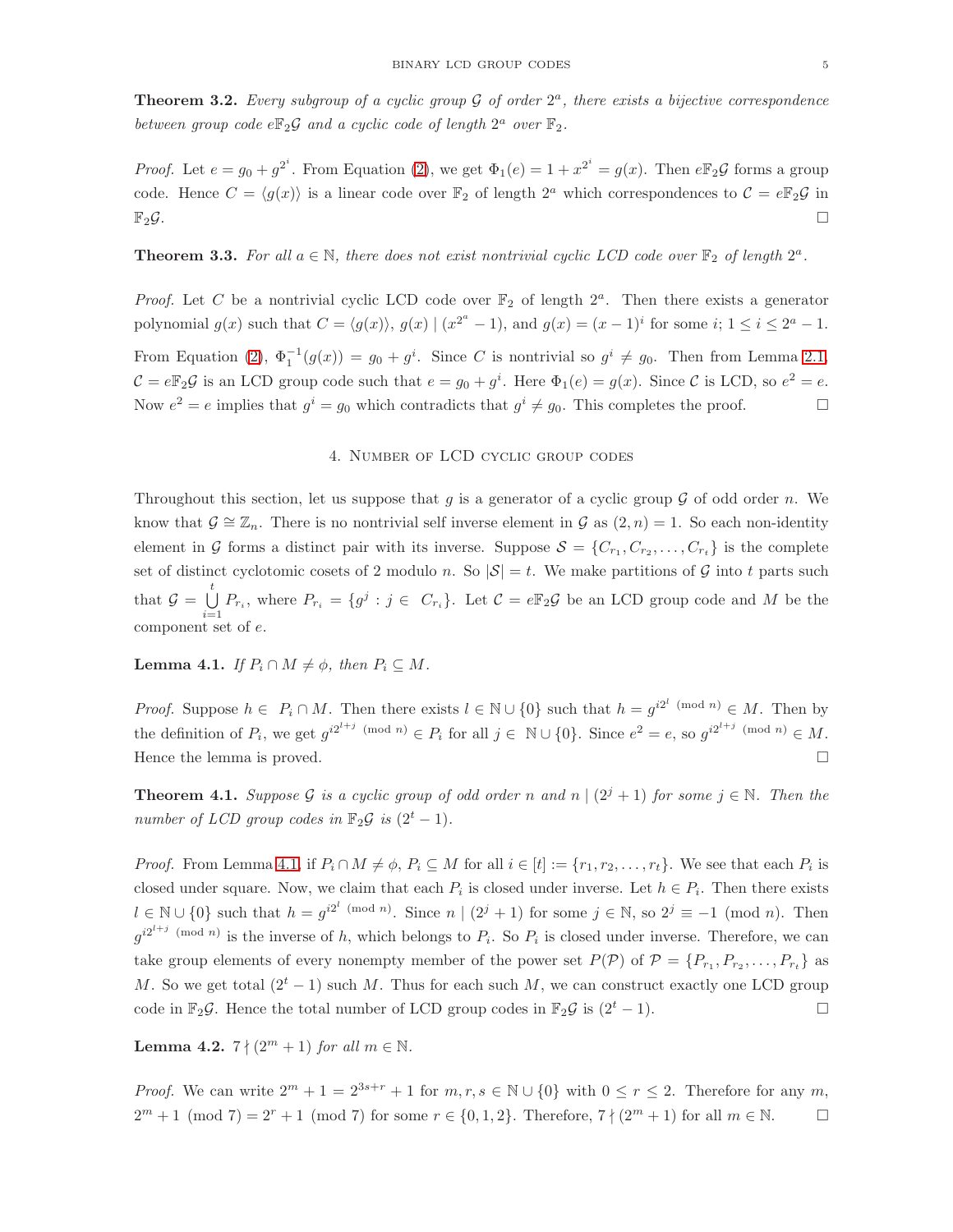**Lemma 4.3.** *There exists a prime such that*  $p \nmid (2^m + 1)$  *for all*  $m \in \mathbb{N}$ *.* 

*Proof.* The proof is followed from Lemma [4.2.](#page-4-2) □

<span id="page-5-1"></span>**Theorem 4.2.** Suppose G is a cyclic group of order  $n = p^s$  for an odd prime p and  $n \nmid (2^m + 1)$  for all  $m \in \mathbb{N}$ . Then the number of LCD group codes in  $\mathbb{F}_2\mathcal{G}$  is  $2^{\left(\frac{t+1}{2}\right)} - 1$ .

*Proof.* From Lemma [4.1,](#page-4-1) if  $P_i \cap M \neq \emptyset$ ,  $P_i \subseteq M$  for all  $i \in [t]$ . It is easy to see that, each  $P_i$  is closed under square.

Next we claim that any  $P_i$  with  $|P_i| \geq 2$ , for each  $h \in P_i$  implies that  $h^{-1} \notin P_i$ . Suppose there exists  $m_1 \in \mathbb{N} \cup \{0\}$  such that  $h_1 = g^{i2^{m_1} \pmod{n}} \in P_i$  has the inverse in  $P_i$ . So there exists  $m_2 \in \mathbb{N} \cup \{0\}$ with  $h_2 = g^{i2^{m_2} \pmod{n}} \in P_i$  such that  $h_1 h_2 = 1$ . This shows that  $(2^{m_1} + 2^{m_2}) \equiv 0 \pmod{n}$ . Since  $(2, n) = 1$ , so from above we get  $n \mid (2^{m_3} + 1)$  for some  $m_3 \in \mathbb{N}$ , which is a contradiction. Hence our claim is justified.

Since  $n \nmid (2^m + 1)$  for all  $m \in \mathbb{N}$ , so from the definition of the cyclotomic cosets, each cyclotomic coset  $C_{r_i}$  with more than one element, there exists another cyclotomic coset  $C_{r_i}$  with the same cardinality such that  $C_{r_i} \cup C_{r_j}$  is closed under multiplication by 2 and  $-1$ . Such union of sets, we can construct a component set of e of an LCD group code. There are  $\frac{t-1}{2} + 1$  sets which are closed under multiplication by 2 and -1. Thus we get  $2^{\left(\frac{t+1}{2}\right)} - 1$  number of such M. For each M, we can construct exactly one LCD group code in  $\mathbb{F}_2 \mathcal{G}$ . Hence the total number of LCD group codes in  $\mathbb{F}_2 \mathcal{G}$  is  $2^{(\frac{t+1}{2})} - 1$ .

<span id="page-5-0"></span>**Theorem 4.3.** *Suppose* G *is a cyclic group of order*  $n = pq$  *for two odd primes* p and q and  $n \nmid (2^l + 1)$ *for all*  $l \in \mathbb{N}$ *. If*  $q \nmid (2^l + 1)$  *for all*  $l \in \mathbb{N}$  *and*  $p \mid (2^m + 1)$  *for some*  $m \in \mathbb{N}$ *, then the cyclotomic coset*  $C_q$ *is closed under inverse but*  $C_p$  *is not.* 

*Proof.* Let  $x \in C_q$ . Then there exists  $l \in \mathbb{N} \cup \{0\}$  such that  $x = q2^l \pmod{n}$ . To prove that  $C_q$  is closed under inverse, just we have to show that  $-x \in C_q$ . Since  $(n, 2) = 1$  and  $p \mid (2^m + 1)$  for some  $m \in \mathbb{N}$ , so there exists  $i \in \mathbb{N}$  such that  $q2^{l+i} \pmod{n} = -x \in C_q$ . Hence  $C_q$  is closed under inverse.

Let  $l_1, l_2, l_3 \in \mathbb{N} \cup \{0\}$ . To prove  $C_p$  is not closed under inverse, we suppose that  $x = p2^{l_1} \pmod{n}$  has the inverse in  $C_p$ . It shows that there exists  $y = p2^{l_2} \pmod{n}$  in  $C_p$  for some  $l_2$  such that  $x + y = 0$ (mod n). This shows that  $q \mid (2^{l_3} + 1)$  for some  $l_3$ . This makes a contradiction. This completes the  $\Box$ 

<span id="page-5-2"></span>**Theorem 4.4.** *Suppose* G *is a cyclic group of order*  $n = pq$  *for two odd primes* p and q and  $n \nmid (2^l + 1)$ *for all*  $l \in \mathbb{N}$ . If  $p \nmid (2^l + 1)$  *and*  $q \nmid (2^l + 1)$  *for all*  $l \in \mathbb{N}$ *, then the cyclotomic cosets*  $C_p$  *and*  $C_q$  *are not closed under inverses.*

*Proof.* This proof is followed by the last part of the proof of Theorem [4.3.](#page-5-0)

<span id="page-5-3"></span>**Theorem 4.5.** *Suppose* G *is a cyclic group of order*  $n = pq$  *for two odd primes* p and q and  $n \nmid (2^l + 1)$ *for all*  $l \in \mathbb{N}$ *. If*  $p \mid (2^l + 1)$  *for some*  $l \in \mathbb{N}$  *and*  $q \nmid (2^m + 1)$  *for all*  $m \in \mathbb{N}$ *, then the number of LCD group codes in*  $\mathbb{F}_2 \mathcal{G}$  *is*  $2^{(\frac{t}{2}+1)} - 1$ *.*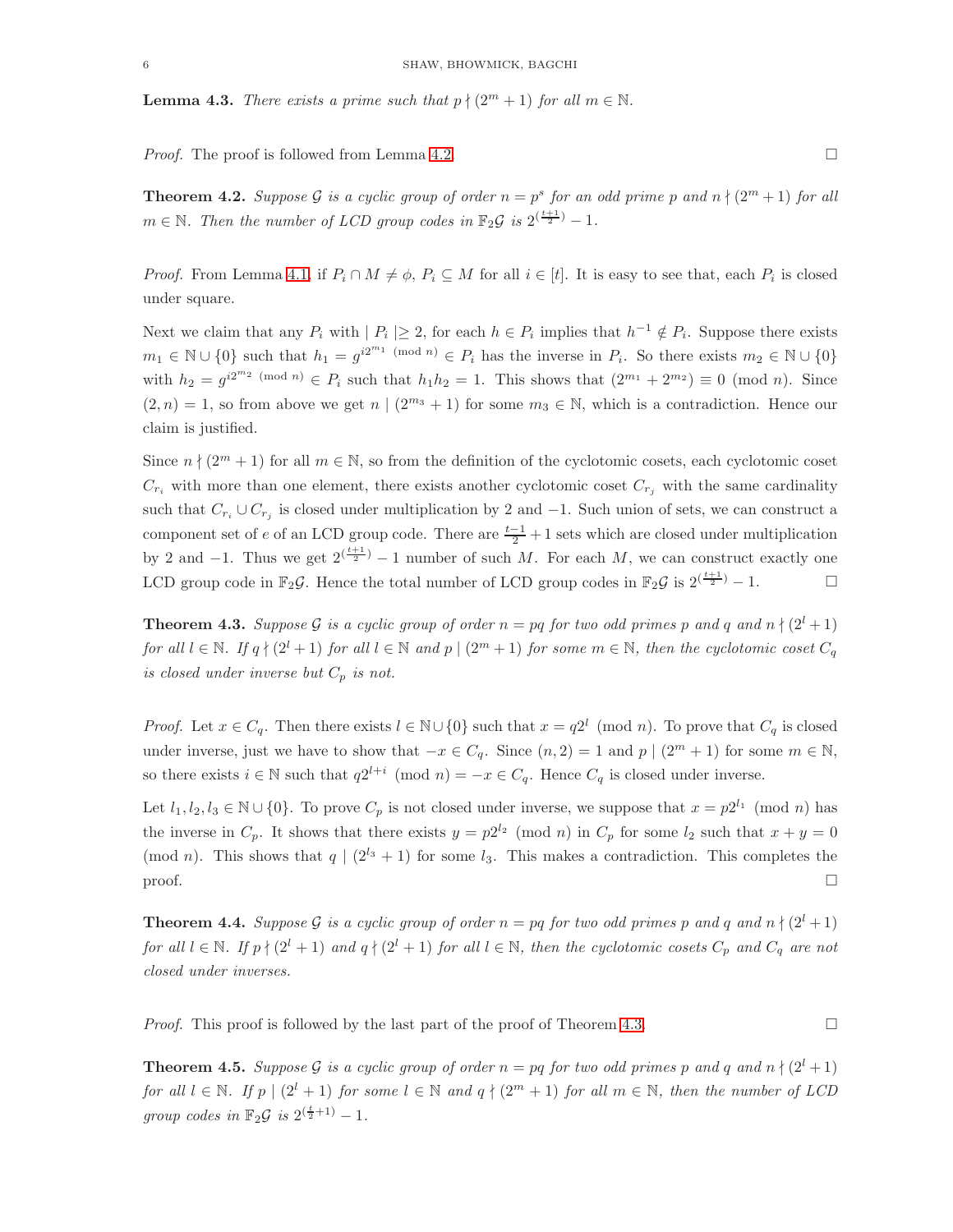*Proof.* If  $P_i \cap M \neq \emptyset$  for some  $i \in [t]$ , then by Lemma [4.1,](#page-4-1)  $P_i \subseteq M$ . We see that each  $P_i$  is closed under square. From Theorem [4.3,](#page-5-0)  $P_q$  is closed under inverse. With the similar arguments of Theorem [4.2,](#page-5-1) we conclude that any  $P_i(\neq P_q)$  with  $|P_i| > 1$ , for each  $h \in P_i$  implies that  $h^{-1} \notin P_i$ .

Since  $n \nmid (2^l+1)$  for all  $l \in \mathbb{N}$ , from the definition of the cyclotomic cosets, each cyclotomic coset  $C_{r_i}$  with more than one elements, there exists another cyclotomic coset  $C_{r_j}(r_i \neq q)$  with the same cardinality such that  $C_{r_i} \cup C_{r_j}$  is closed under multiplication by 2 and -1. So we have total  $\frac{t-2}{2} + 2 = \frac{t}{2} + 1$ number of sets which are closed under multiplication by 2 and −1. Such union of sets, we can construct a component set of e of an LCD group code. There are  $2^{(\frac{t}{2}+1)} - 1$  such M. For each M, we can construct exactly one LCD group code in  $\mathbb{F}_2\mathcal{G}$ . Hence the total number of LCD group codes in  $\mathbb{F}_2\mathcal{G}$  is  $2^{(\frac{t}{2})}$  $\frac{t}{2}$  +1)  $-1$ .

**Theorem 4.6.** Suppose G is a cyclic group of order  $n = pq$  for two odd primes p and q and  $n \nmid (2^m + 1)$ *for all*  $m \in \mathbb{N}$ . If  $p \nmid (2^m + 1)$  *and*  $q \nmid (2^m + 1)$  *for all*  $m \in \mathbb{N}$ *, then the number of LCD group codes in*  $\mathbb{F}_2 \mathcal{G}$  is  $2^{\left(\frac{t+1}{2}\right)}-1$ .

*Proof.* The proof is followed from Theorem [4.4](#page-5-2) and Theorem [4.5.](#page-5-3) □

To prove the following theorem, we define

$$
U = \left\{ d_1 \colon n = d_1 \cdot d_2 \text{ and } d_1 \nmid (2^l + 1) \text{ for all } l \in \mathbb{N} \text{ and } d_2 \mid (2^m + 1) \text{ for some } m \in \mathbb{N} \right\}
$$

and  $\mathcal{S}' = \{C_i : i \in U\}.$ 

**Theorem 4.7.** *Suppose* G *is a cyclic group of odd order* n and  $n \nmid (2^m + 1)$  *for all*  $m \in \mathbb{N}$ *. Let*  $t_1$  *be the cardinality of* S'. Then the number of cyclic LCD group codes in  $F_2 \mathcal{G}$  is  $2^{\left(\frac{t+t_1}{2}\right)} - 1$ .

*Proof.* It is clear that  $P_i \cap M \neq \emptyset$  for some  $i \in [t]$ . So by Lemma [4.1,](#page-4-1)  $P_i \subseteq M$ . We see that each  $P_i$ is closed under square. Consequently each element in  $S$  is closed under multiplication by 2. Now from the similar arguments of Theorem [4.3,](#page-5-0) each element in  $S'$  is closed under multiplication by  $-1$  and 2. By the similar arguments of Theorem [4.4,](#page-5-2) each element in  $S \setminus S'$  is not closed under multiplication by −1. So by the definition of the cyclotomic coset for each  $C_j \in S \setminus S'$ , there exists a coset  $C_i \in S \setminus S'$ with same cardinality of  $C_j$  such that  $C_i \cup C_j$  is closed under multiplication by  $-1$ .

Clearly the cardinality of  $S \setminus S'$  is  $t - t_1$ , so we get total  $\frac{t - t_1}{2} + t_1 = \frac{t + t_1}{2}$  number of sets containing elements of G, which are closed under square and inverse. Therefore, we get total  $2^{\left(\frac{t+t_1}{2}\right)} - 1$  such M. For each M, we can construct exactly one LCD group code in  $\mathbb{F}_2\mathcal{G}$ . Hence the total number of LCD group codes in  $\mathbb{F}_2 \mathcal{G}$  is  $2^{(\frac{t+t_1}{2})}$  $)$  − 1.

# 5. Dimension and minimum distance

<span id="page-6-0"></span>In this section, We consider  $\mathcal G$  is any finite group. We calculate the dimension and the distance of a group code by imposing some conditions on M.

<span id="page-6-1"></span>**Theorem 5.1.** Let  $C = e\mathbb{F}_2\mathcal{G}$  be an LCD group code such that the component set M of e forms a *subgroup of* G*. Then*

 $(1)$  dim $(\mathcal{C}) = [\mathcal{G}:M].$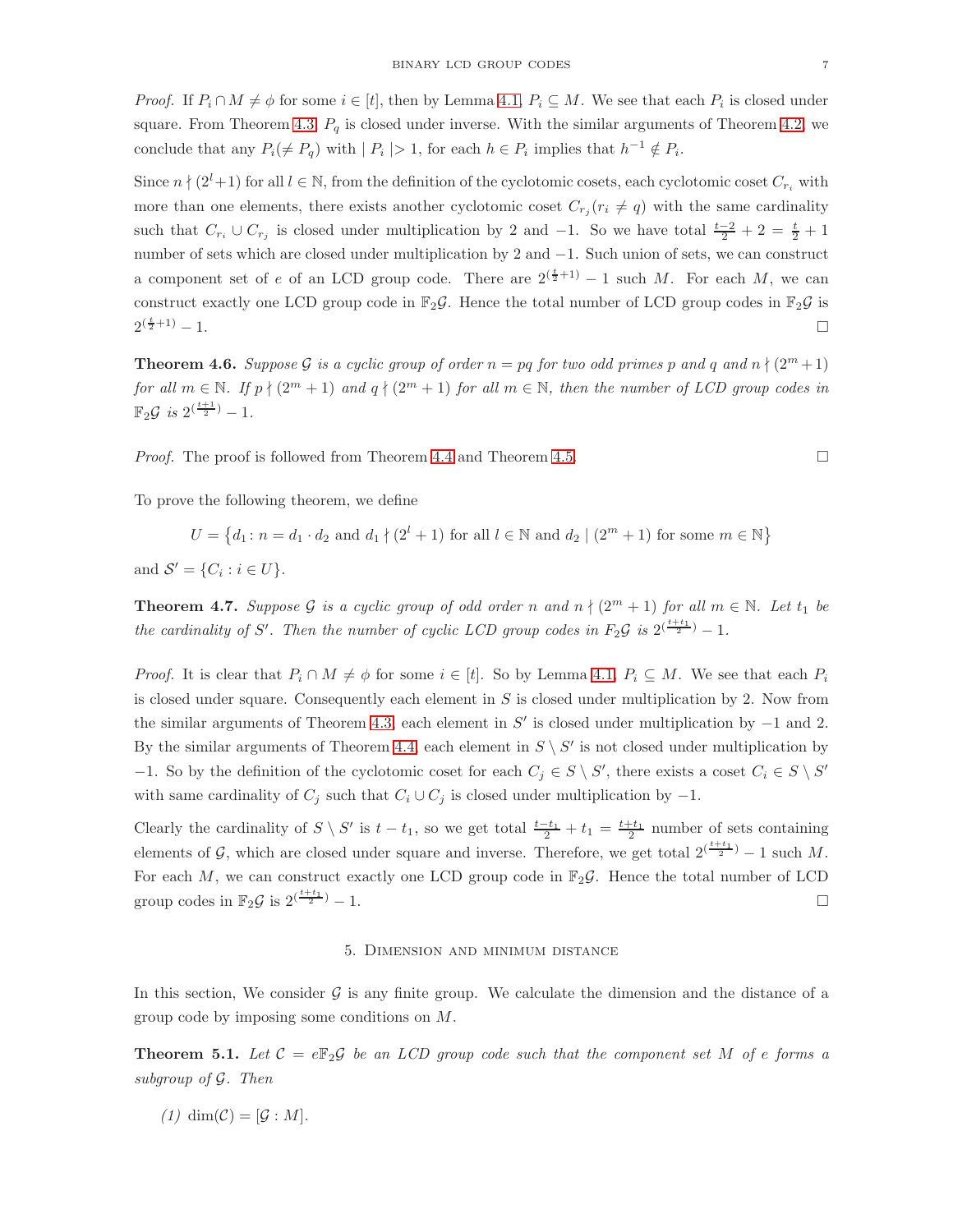*(2)*  $d(C) = wt(e)$ *.* 

*Proof.* Let  $[\mathcal{G}:M] = m$  and  $\mathcal{G}/M = \{Mg_0 = M, Mg_1, \ldots, Mg_{m-1}\}\$ , where  $g_0, g_1, \ldots, g_{m-1}$  are in  $\mathcal{G}.$ Suppose  $f_i \in \mathcal{C}$  is a group codeword with component set consisting all the elements of  $Mg_i$ , for all  $i \in \{0, 1, \ldots, m-1\}.$ 

(1) Since cosets are disjoint,  $f_0, f_1, \ldots, f_{m-1}$  are linearly independent over  $\mathbb{F}_2$ . On the other hand, let  $f \in \mathcal{C}$ . Then  $f = e(a_1 + a_2 + \cdots + a_l)$ , for some  $a_1 + a_2 + \cdots + a_l \in \mathbb{F}_2 \mathcal{G}$ . Now for all  $j \in \{1, 2, \ldots, l\}$ , components of ea<sub>j</sub> are in Mg<sub>i</sub> for some i. So ea<sub>1</sub>, ea<sub>2</sub>, ..., ea<sub>l</sub> are in  $Span\{f_0, f_1, \ldots, f_{m-1}\}$ . This shows that  $f \in Span{f_0, f_1, \ldots, f_{m-1}}$ . Hence  ${f_0, f_1, \ldots, f_{m-1}}$  generates C. Therefore  ${f_0, f_1, \ldots, f_{m-1}}$  is a basis for C. So dim $(C) = [\mathcal{G}:M].$ 

(2) Now  $wt(f_0) = \cdots = wt(f_{m-1}) = wt(e)$ . Since any two cosets are pairwise disjoint, so

$$
wt(\sum_{i=0}^{m-1} f_i) \ge wt(f_i) = wt(e).
$$

Therefore the minimum distance of C is  $wt(e)$ .

<span id="page-7-0"></span>**Theorem 5.2.** *Let*  $C = e\mathbb{F}_2\mathcal{G}$  *be an LCD group code. Suppose*  $g_0 \notin M$  *and*  $M \cup \{g_0\}$  *forms a subgroup of* G*. Then*

*(1)* dim( $C$ ) =  $|\mathcal{G}| - [\mathcal{G}: M \cup \{q_0\}]$ .  $(2) d(C) = 2.$ 

*Proof.* Since C is an LCD group code, so  $C^{\perp}$  is an LCD group code. Since  $C = e\mathbb{F}_2\mathcal{G}$ , then by Theorem [2.3,](#page-2-3) we get  $C^{\perp} = (1-e)\mathbb{F}_2\mathcal{G}$ . So the component set of  $(1-e)$  is  $M \cup \{g_0\}$ , which forms a subgroup of  $\mathcal{G}$ .

(1) By the Theorem [5.1,](#page-6-1)  $\dim(\mathcal{C}^{\perp}) = [\mathcal{G} : M \cup \{g_0\}]$ . Since C is LCD, so by the rank-nullity theorem

 $\dim(\mathcal{C}) = |\mathcal{G}| - [\mathcal{G} : M \cup \{g_0\}].$ 

(2) Let  $M' = M \cup \{g_0\}$  and  $|M'| = k$ . Then by the Theorem [5.1,](#page-6-1)  $\dim(\mathcal{C}^{\perp}) = [\mathcal{G}:M']$ . Let  $\mathcal{G}/M' =$  $\{b_1M', b_2M', \ldots, b_lM'\}$ , where  $b_1, b_2, \ldots, b_l$  are in G. Let  $f_i \in C^{\perp}$  be a group codeword corresponding to the coset  $b_i M'$ .

Using Equation [\(1\)](#page-0-0), without loss of generality, we map

$$
f_i \rightarrow \underbrace{0 \cdots 0}_{k(i-1)-\text{times}} \underbrace{1 \cdots 1}_{k \text{-times}} \underbrace{0 \cdots 0}_{k(l-i)-\text{times}}.
$$

Let

$$
\mathcal{H} = \begin{bmatrix} \Phi(f_1) \\ \Phi(f_2) \\ \vdots \\ \Phi(f_l) \end{bmatrix}.
$$

Each row of H contains exactly consecutive k positions are 1 and remaining  $lk - k$  positions are 0.

Now it is easily see that H is a generator matrix of  $C^{\perp}$ . Therefore H is a parity check matrix of C. So  $d(\mathcal{C})=2.$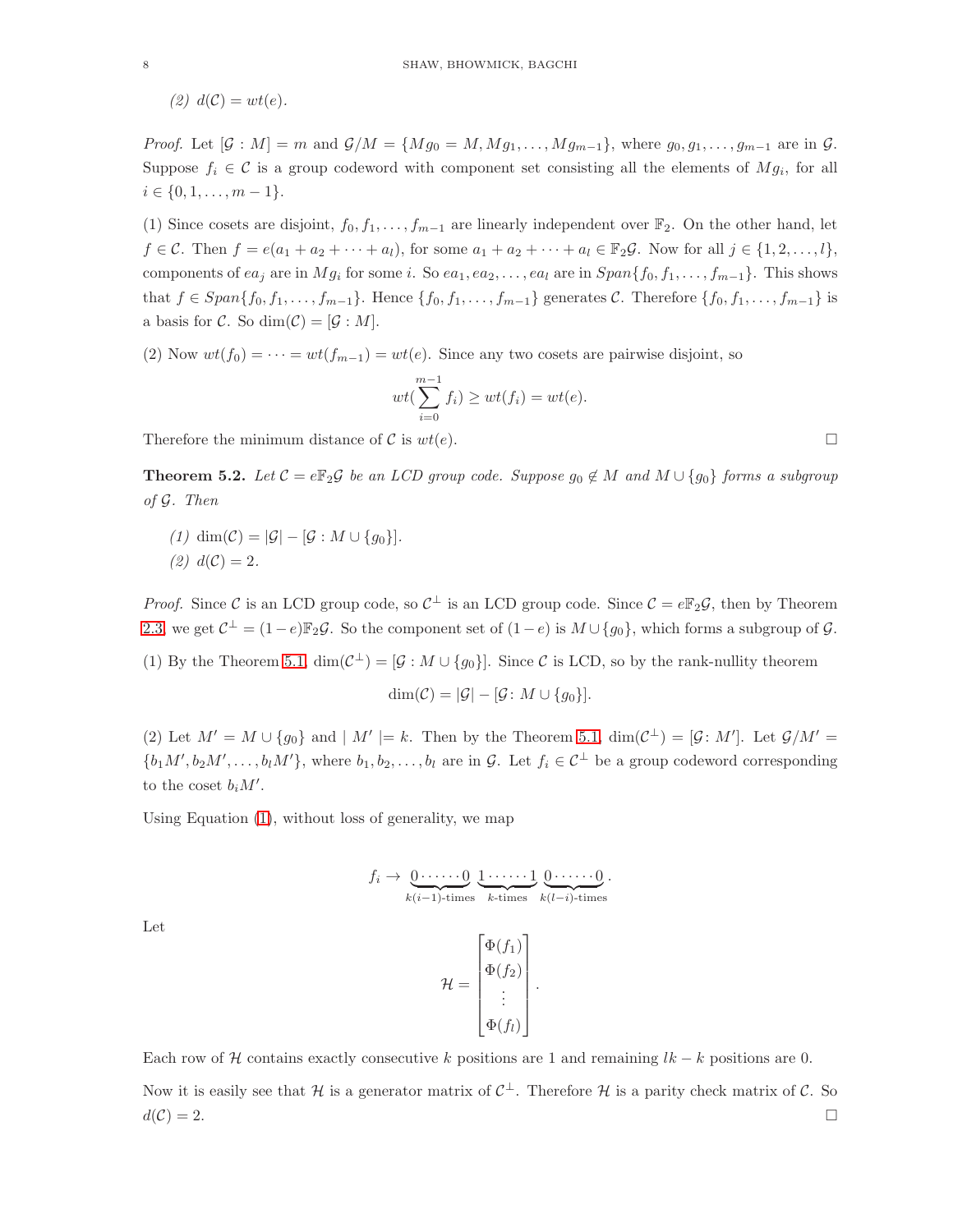# 6. MDS group codes

<span id="page-8-0"></span>Here, we are able to connect some interesting properties between ring theory and coding theory. The relations are true for any finite group  $\mathcal{G}$ .

**Theorem 6.1.** *Let*  $C = e\mathbb{F}_2\mathcal{G}$  *be an LCD group code. Suppose*  $g_0 \notin M$  *and*  $M \cup \{g_0\}$  *forms a subgroup of*  $G$ *. Then*  $C$  *is maximal in*  $\mathbb{F}_2 G$  *if and only if*  $C$  *is MDS.* 

*Proof.* Let C be an maximal ideal in  $\mathbb{F}_2\mathcal{G}$ . From Equation [\(1\)](#page-0-0), we know that C is an ideal if and only if  $\Phi(\mathcal{C})$  is a linear subspace in  $\mathbb{F}_2^n$ . Since  $\Phi$  is an isomorphism, so  $\mathbb{F}_2\mathcal{G}/\mathcal{C} \cong \mathbb{F}_2^n/\Phi(\mathcal{C})$ . Since  $\mathcal{C}$  is maximal, so  $\mathbb{F}_2\mathcal{G}/\mathcal{C}$  is a field. Therefore,  $\dim(\mathbb{F}_2\mathcal{G}/\mathcal{C}) = 1$  over  $\mathbb{F}_2\mathcal{G}/\mathcal{C}$ . This shows that  $\dim(\Phi(\mathcal{C})) = n - 1$ . Consequently dim( $C$ ) = n − 1. From Theorem [5.2,](#page-7-0)  $d(C) = 2$ . Now  $2 = d = n - (n - 1) + 1$ . Hence C is an MDS. The converse part of the theorem is followed from the similar arguments.  $\hfill \Box$ 

**Theorem 6.2.** Let G be an even order group and  $C = e\mathbb{F}_2G$  be an LCD group code. If M or  $M \cup \{g_0\}$ *forms a subgroup of* G*, then* C *can not be MDS.*

*Proof.* Let  $C = e\mathbb{F}_2\mathcal{G}$  be an LCD MDS group code. Suppose M forms a subgroup of  $\mathcal{G}$ . Suppose C has dimension k and minimum distance d, then we have  $d = n - k + 1$ . Since C is an MDS, so  $C^{\perp}$ . Therefore, the minimum distance of  $\mathcal{C}^{\perp}$  is  $d^{\perp} = n - (n - k) + 1 = k + 1$ .

Now, we have  $d + d^{\perp} = n + 2$ . Also,  $C^{\perp}$  is of the form  $(1 - e) \mathbb{F}_2 \mathcal{G}$ , therefore

<span id="page-8-2"></span>
$$
n + 2 = d + d^{\perp} \leq Support(e) + Support(1 - e) \leq 2|M|.
$$

Therefore,

(3) 
$$
|M| \ge \frac{n+2}{2} = \frac{n}{2} + 1.
$$

Since M is a subgroup of G, so from Equation [\(3\)](#page-8-2),  $M = G$ . Now  $2 | n$ , so M has an element of order 2, which contradicts the Theorem [2.4.](#page-3-1) So  $\mathcal C$  is not an LCD MDS group code.

<span id="page-8-1"></span>If  $M \cup \{g_0\}$  forms a subgroup of G, then with the similar arguments, we can conclude that C is not an LCD MDS group code. This completes the proof.  $\Box$ 

## 7. Examples

**Example 1.** Consider  $\mathcal{G} = \mathbb{Z}_9$ . Here the order of  $\mathcal{G}$  is 9 and 9 | (2<sup>3</sup> + 1). Now we partition  $\mathbb{Z}_9$  into cyclotomic cosets. The cyclotomic cosets are  $C_0 = \{0\}, C_1 = \{1, 2, 4, 5, 7, 8\}, C_3 = \{3, 6\}.$  So the number of cyclotomic cosets is 3. Suppose  $\mathcal{G} = \langle g \rangle$ . If we choose  $M = \{g^i : i \in C_j\}$  for any  $j \in \{0, 1, 3\}$ , then  $e^2 = e = \hat{e}$ . Hence  $C = e \mathbb{F}_2 \mathcal{G}$  is an LCD group code. Also if we choose  $M = \{g^i : i \in C_j \cup C_k\}$  for any  $j, k \in \{0, 1, 3\}$  or  $M = \{g^i : i \in C_0 \cup C_1 \cup C_3\}$ , then  $e^2 = e = \hat{e}$ . Thus for such  $e$ , we get an LCD group code. Hence the total number of LCD group codes in  $\mathbb{F}_2 \mathbb{Z}_9$  is  $7 = (2^3 - 1)$ .

**Example 2.** Let  $G = S_3$ ,  $e = (1) + (123) + (132)$ . Then  $e^2 = e = \hat{e}$ . Here component set of e is  $M = \{(1), (123), (132)\}\$ , which forms a subgroup of G. Then  $\mathcal{G}/M = \{M, (12)M\}\$ . Consider  $f_1 = (1) + (123) + (132)$  and  $f_2 = (12) + (23) + (13)$ . Here  $\{f_1, f_2\}$  forms a basis of  $e\mathbb{F}_2\mathcal{G}$ . Hence  $dim(\mathcal{C}) = 2 = [\mathcal{G}:M].$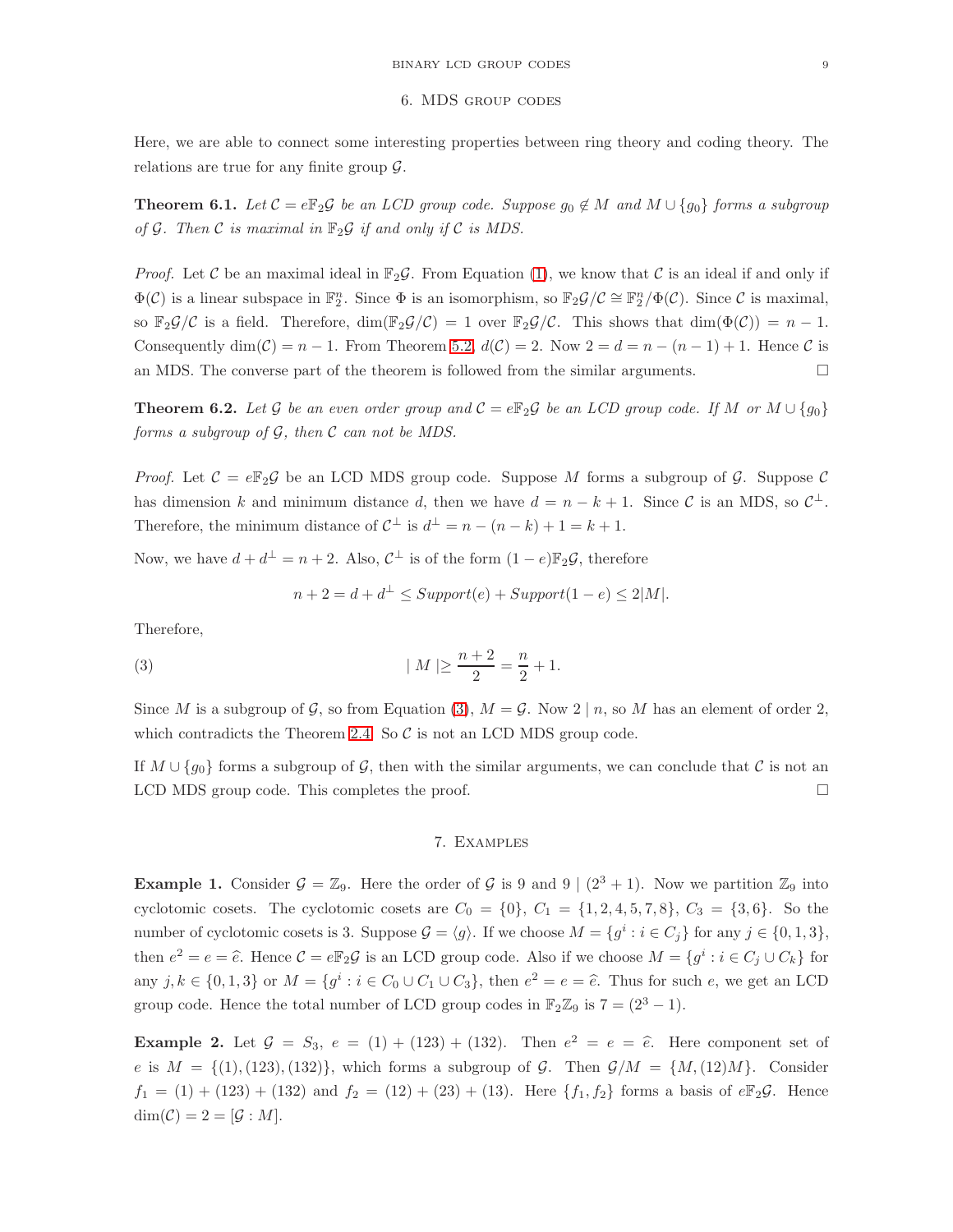<span id="page-9-16"></span>**Example 3.** Let  $\mathcal{G} = S_3$ ,  $e = (123) + (132)$ . Then  $e^2 = e = \hat{e}$ . Now  $\{(123), (132)\} \cup \{g_0 = 1_g\}$  forms a subgroup of G. Now  $\mathcal{C} = e\mathbb{F}_2\mathcal{G}$  is an LCD group code. In C, every nonzero element has atleast 2 nonzero coefficients. Hence  $d(C) = 2$ . Since  $2 |G|$ , C is not LCD MDS group code.

# 8. Conclusion

In this paper, we have accomplished an extensive study of binary group codes. First, we have characterized binary LCD group codes. Then we have established that nontrivial cyclic LCD codes of length  $2<sup>a</sup>$  do he not exit. We also have shown the number of LCD cyclic group codes for odd order group. We have found the dimension and the minimum distance for binary group codes of any finite group. We have also built a relationship between ideals and MDS group codes. Finally, we gave some examples related to the results.

#### **REFERENCES**

- <span id="page-9-8"></span><span id="page-9-0"></span>[1] Beelen P., Jin L., Explicit MDS codes with complementary duals. IEEE Trans. Inf. Theory, 64, (2018). doi: 10.1109/tit.2018.2816934
- <span id="page-9-14"></span>[2] Berman S.D., On the theory of group codes. Cybern Syst Anal 3, 25-31 (1967). https://doi.org/10.1007/BF01072842
- <span id="page-9-15"></span>[3] Bernal, J.J., del Rio, Á., Simón, J.J., An intrinsical description of group codes. Des. Codes Cryptogr. 51, 289-300 (2009). https://doi.org/10.1007/s10623-008-9261-z
- <span id="page-9-5"></span>[4] Borello M., De la Cruz J., Willems W., A note on linear complementary pairs of group codes. Discrete Math., 343 (2020).
- <span id="page-9-13"></span>[5] Carlet C., Guilley S., Complementary dual codes for counter-measures to side-channel attacks. Advances in Mathematics of Communications, 10, 131-150 (2016). doi:10.3934/amc.2016.10.131
- <span id="page-9-11"></span>[6] Carlet C., Mesnager S., Tang C., Qi Y., Euclidean and Hermitian LCD MDS codes. Des. Codes Cryptogr., 86, 2605–2618 (2018). doi.org/10.1007/s10623-018-0463-8
- <span id="page-9-1"></span>[7] Chen B., Liu H., New constructions of MDS codes with complementary duals. IEEE Trans. Inf. Theory, 64, (2018). doi: 10.1109/tit.2017.2748955
- [8] De la Cruz J., Willems W., On group codes with complementary duals. Des. Codes Cryptogr., 86, 2065–2073 (2018).
- <span id="page-9-4"></span>[9] Dummit D., Foote R., Abstract Algebra. John Wiley & Sons, 3e (2003).
- <span id="page-9-9"></span>[10] Esmaeilis M., Yari, On complementary-dual quasi-cyclic codes. Finite Fields Appl., 15, 375-386 (2009).
- <span id="page-9-10"></span>[11] Jin L., Construction of MDS codes with complementary duals. IEEE Trans. Inf. Theory, 63, (2017). doi: 10.1109/tit.2016.2644660
- <span id="page-9-6"></span>[12] Li S, Li S., Ding C., Two families of LCD BCH codes. IEEE Trans. Inf. Theory, 63, (2017). doi: 10.1109/tit.2017.2723363
- <span id="page-9-2"></span>[13] Li C., On Hermitian LCD codes from cyclic codes and their applications to orthogonal direct sum masking. Des. Codes Cryptogr., 86, (2018). doi:10.1007/s10623-017-0447-0.
- <span id="page-9-7"></span>[14] Massey J.L., *Linear codes with complementary duals.* Discrete Math., **106**(107), 337-342 (1992).
- <span id="page-9-12"></span>[15] Pang B., Zhu S., Sun Z., On LCD negacyclic codes over finite fields. Syst. Sci. Complex., 31, 1065-1077 (2018).
- <span id="page-9-3"></span>[16] Sok L., Shi M., Solé P., Constructions of optimal LCD codes over large finite fields. Finite Fields Appl., (2017). doi: 10.1016/j.ffa.2017.11.007
- [17] Yang X., Massey J.L., The condition for a cyclic code to have a complementary dual. Discrete Math., 126, 391-393 (1994).

(Shaw) Department of Mathematics, National Institute of Technology Durgapur, Durgapur 713209, West Bengal, INDIA